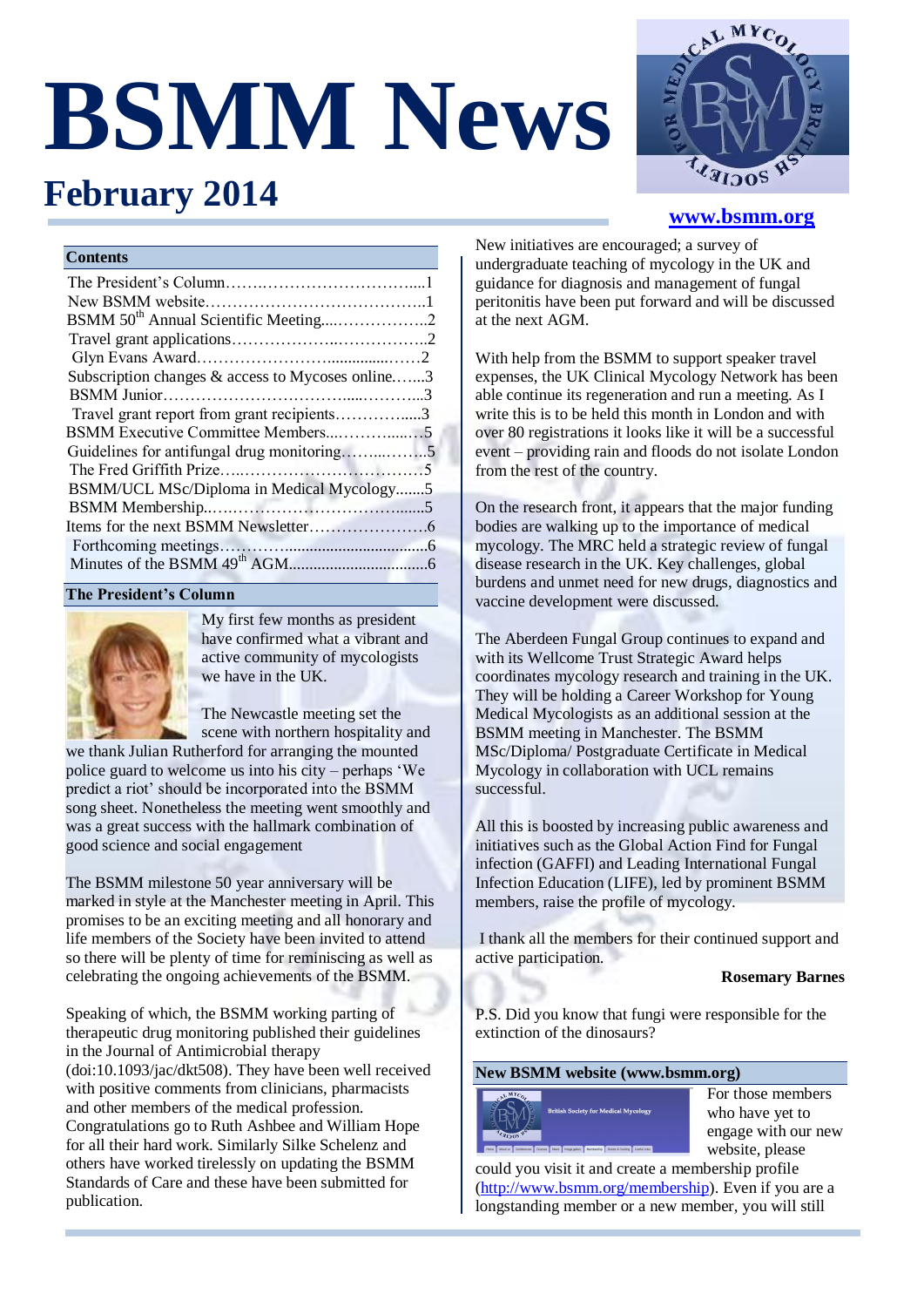# **BSMM News February 2014**

mmfi

EXTRA Session: Wellcome Trust Strategic Award for Medical Mycology and Fungal Immunology

Open to all BSMM members, in particular students and postdoctoral research assistants attending the BSMM. The workshop will cover the following topics:

- Defining a Career path presentations on different career routes (academic. clinical/medical, transition to non-scientific careers) *Dr Janet Quinn, Institute for Cell and Molecular Biosciences, Newcastle University + 2 other speakers to be confirmed*
- Personal development plans and CV writing *Professor Alistair Brown, Aberdeen Fungal Group, University of Aberdeen*
- If you wish to attend the workshop, please register by sending an email to [MMFI-](mailto:MMFI-Hub@abdn.ac.uk)[Hub@abdn.ac.uk,](mailto:MMFI-Hub@abdn.ac.uk) giving your name, University/employer, position (e.g. PhD, Postdoc etc) and contact details.

# **END OF OFFICAL PROCEEDINGS**

# **BSMM Travel Grant Applications**

Travel Grant applications are reviewed every two months for the coming year. The criteria for eligibility and purpose of the award can be found on the BSMM website [\(http://www.bsmm.org/node/7\)](http://www.bsmm.org/node/7) along with the application form.

Upcoming deadlines: 31/03/2014, 31/05/2014, 31/07/2014.

# **Glyn Evans Award**



The Society recognized the huge contribution Prof Glyn Evans made to the BSMM and mycology by providing an award to members to provide financial support to visit another laboratory for a period of

training, usually to learn a specific technique. The Award contributes towards the costs of travel, accommodation and directly related expenses.

There are no set application deadlines for this award. And applications may be submitted for consideration at any time. An award will not usually be made if the

need to fill in the details. New members are required to provide the names of two nominators. Existing members have their details on record, so this is not required. You will also need to pay online at the same time (see membership subscriptions). Once your membership details have been confirmed and payment is received then you will receive a password.

# **BSMM 50th Annual Scientific Meeting**

Registration is now open for the BSMM meeting in Manchester, April 27-29, 2014.

Abstracts must be submitted by March 14 and discounted registration deadline is March  $22<sup>nd</sup>$ .

More information can be found at: <http://www.bsmm.org/conferences>

# **PRELIMINARY PROGRAMME OUTLINE:**

# **Sunday 27th April 2014**

# Registration

50th Anniversary Foundation Lecture: Our Society: a memoir *Frank Odds (University of Aberdeen, UK)*

# **Monday 28th April 2014**

Session 1: BSMM 50th: past to present Session 2: Novel molecular tools and models Session 3: BSMM PhD student prize presentations Session 4: Fungal biology and pathogenicity

Session 5: Foundation Lecture

BSMM ANNUAL DINNER & SING SONG

# **TUESDAY 16th April 2013**

Session 6: Gilead Fellowship talks

Session 7: Host-fungal interactions

Session 8: Fungal immunity

**BSMM Newsletter: Gordon Ramage & Louise Walker E-mail: Gordon.Ramage@glasgow.ac.uk, louise.walker@abdn.ac.uk**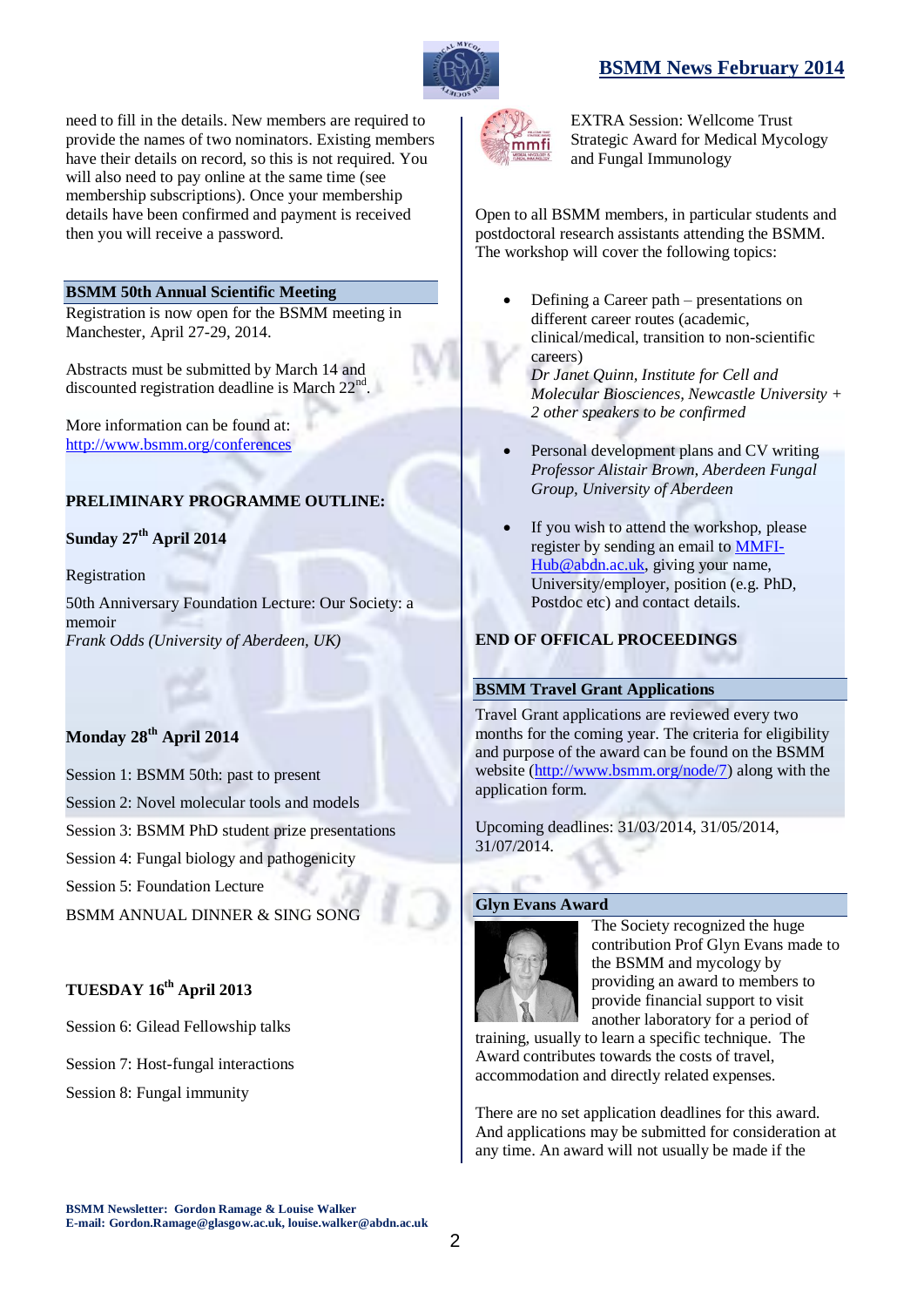

applicant has received a previous award (Travel Grant or Glyn Evans Award) less than three years before the application date.

More information at:<http://www.bsmm.org/node/7>

### **Subscription changes & access to Mycoses online**

The new annual membership subscription of £25 also includes online access to the journal Mycoses. Please remember to pay your membership fees of £25 [\(http://www.bsmm.org/membership\)](http://www.bsmm.org/membership) for 2014 using the 'Buy now' link which will allow you to pay by debit and credit card, or by cheque. Please note, you do not need to have a membership profile and password to login.

There is also an option to set up a standing order yourself by internet banking. This is a bit of a u-turn from what we were trying to do last year, but changes in banking regulations and associated charges have hampered efforts for a direct debit option. If you do want to set up a standing order please contact our Treasurer Dr Rinna Richardson

[\(riina.richardson@manchester.ac.uk\)](mailto:riina.richardson@manchester.ac.uk), who will provide the banking details.

### **BSMM Junior**



BSMM Junior is a new resource for junior medical mycologists to allow scientific discussion and communication. We have setup BSMM Junior twitter and facebook pages to promote the BSMM to junior

members of the society and to encourage interaction between young medical mycologists. The current BSMM Junior representative is Dr Louise Walker from the Aberdeen Fungal Group.

Please connect with BSMM Junior on Twitter and Facebook using the links below:



<https://www.facebook.com/BSMM.Junior>



[https://twitter.com/BSMM\\_Junior](https://twitter.com/BSMM_Junior)

### **Travel grant reports from grant recipients**



**6 th EuPA/BSPR Scientific Congress.**

The  $6<sup>th</sup>$  joint European Proteomics Association/British Society for

Proteome Research Scientific Congress took place in Glasgow, 9-12 July, 2012. The theme of the meeting was 'New Horizons and Applications for Proteomics'

**BSMM Newsletter: Gordon Ramage & Louise Walker E-mail: Gordon.Ramage@glasgow.ac.uk, louise.walker@abdn.ac.uk**

and, accordingly, the scientific programme was focused around the newest cutting-edge mass spectrometry technologies, multi-omics, and the assessment and interpretation of protein networks. The four days allowed an exhaustive insight into the recent advances in the field.

My predominant impression from the meeting was that we, as scientists, are becoming increasingly well poised to step outwith the classical linear 'single protein/single function' considerations. Tantalisingly, current mass spectrometry based approaches seem to be well placed to holistically gauge complex molecular processes governing the living cell. Indeed, there has been impressive progress in both label-free and label-based proteome quantification methods, as well as techniques that allow interrogation of protein interaction partners, protein sub-cellular localisation, and the effects the various post-translational modifications within a single molecule exert on one another.

The ever-expanding technological capacity for data acquisition is accompanied by the imminent challenge of dealing with the 'data mountain' that is being generated. It has been noted on more than one occasion during the meeting, however, that reaching the computational limit for data processing is not the real challenge. Instead, the most daunting task has always been asking the right scientific questions to make the most of the wealth of the data acquired. Since our perception and, thus, understanding of the biological processes is limited, we will indeed need to stretch our scientific imagination to the limit.

In my own research project I am using MALDI MS imaging to investigate changes in the protein complements of both the pathogen (*Candida albicans*) and the host (mouse) in developing systemic infections. I found the ideas and investigative approaches presented during the Congress thought provoking. I would like to thank the BSMM for their generous support with a Travel Grant that allowed me to attend such a stimulating and relevant meeting.

### **Joanna Potrykus**



**Molecular Mycology: Current Approaches to Fungal Pathogenesis Course at the Marine Biological laboratory, Woods Hole, 2012.**

The Molecular Mycology course on Current Approaches to Fungal Pathogenesis took place between the  $1<sup>st</sup>$  and the  $17<sup>th</sup>$  of August 2012 at the Marine Biological laboratory in Woods Hole, USA. The BSMM very kindly supported me in this excellent experience by providing me with a travel grant that enabled me to attend this prestigious course. This course is held annually and combines practical exercises and research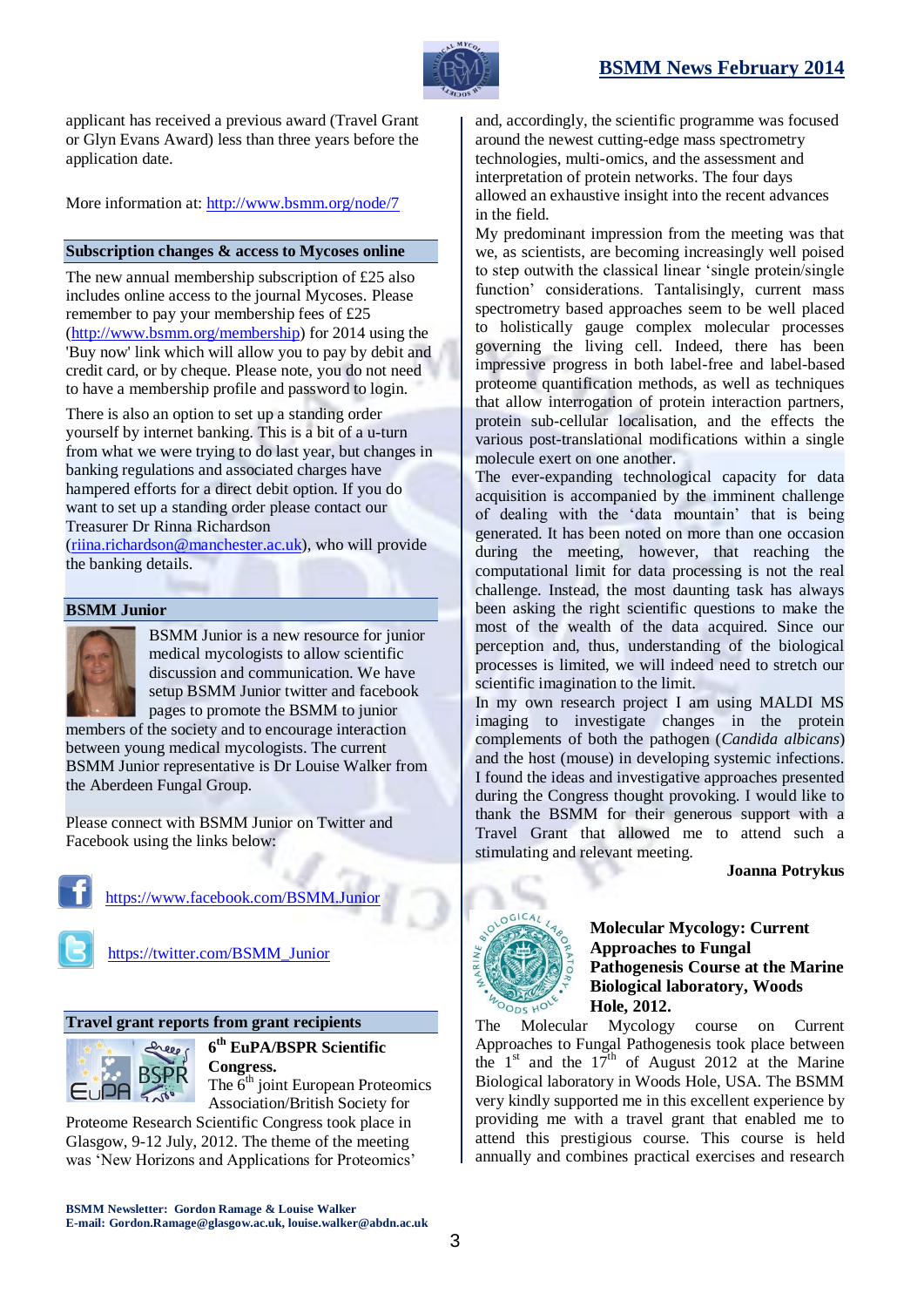# **BSMM News February 2014**



seminars, providing a great opportunity to 18 students (grad students, postdocs and PIs) to broaden their knowledge in fungal pathogenesis research. This is achieved in a friendly and stimulating environment by meeting some of the greatest experts in fungal research, by learning both standard and innovative techniques and by getting inspiration and feedback on current work and future career perspectives.

Laboratory exercises were remarkably organised by the course directors, Prof. A. Alspaugh and Prof. D. Hogan, in collaboration with several of the lecturers and with the aid of the most experienced and patient instructors. Practical activities were mainly focused on *Candida albicans, Aspergillus fumigatus*, and *Cryptococcus neoformans,* ranging from genetic manipulation, *in vitro* and *in vivo* pathogenicity assays, and advanced antifungal susceptibility testing, to RNA expression analysis, comparative genome analysis, and microscopic analysis. This year, lecturers included Prof. J. Edwards, Prof. A. Mitchell, Prof. J. Heitman, Prof. T. White, Prof. G. Brown, Prof. B. Hube, Prof. S. Filler, Prof. J. Stajich, Prof. J. Konopka, Prof. A. Nantel. Prof. T. Doering, Prof. A. Gladfelter, Prof. A. Ibrahim, Prof. C. Munro, Prof. E. Mylonakis, Prof. A. Sil, and Prof. R. Wheeler. Panel discussions were also organised to explore medical mycology, research ethics, and career development, which gave significant insight into the structure of grant applications (especially if considering a career in the US), paper writing, networking and establishing collaborations.

Days were very busy, combining excellent technical sessions and research seminars, with other activities such as the very important task of designing this year's Woods Hole T-shirt, which I will be proudly wearing at every conference from now on. The location of the course is amazing, the perfect setting to discuss new ideas and establish new collaborations with the other students and the faculty members. Woods Hole is quiet but still offering several options in the spare time, such as the aquarium where you can see the seals, Bumper and LuSeal, and the local pubs, in particular the famous Captain Kidd. We also had organised events all together: for example, bowling, and to see the Falmouth Road race which had nearly 13,000 participants this year.

Participating in this course was definitely an incredible opportunity to share my ideas and work with other researchers, expand my knowledge, and learn new techniques used not only in *A. fumigatus*, with which I work daily, but in other fungal species such as *C. albicans* and *C. neoformans*, which I have never had the chance to work with before. As it is pertinent to my current subject of interest, I found extremely beneficial

to extend my knowledge on every aspect relating to host-pathogen interactions, the fungal response mechanism in place to adapt to the mammalian niche, and the investigation of fungal virulence factors and for that reason I especially enjoyed the research seminars by Prof. A. Alspaugh, Prof. A. Mitchell and Prof. S. Filler. On a more practical level, I particularly enjoyed learning more about antifungal susceptibility with Prof. T. White, using fungal microscopy with Prof. A. Gladfelter, using the programs available for bioinformatics analysis with Prof. J. Stajich and the analysis of microarrays data with Prof. A. Nantel.

I'm very grateful to the BSMM for supporting me.  **Margherita Bertuzzi**

NFERENCES JACOUES-MONOD

**Bacterial-Fungal Interactions: A Federative Field for Fundamental & Applied Microbiology, Roscoff, France**

The 1<sup>st</sup> Bacterial-Fungal Interactions: A Federative Field for Fundamental and Applied Microbiology took place from the  $7<sup>th</sup> - 11<sup>th</sup>$  of December in Roscoff, France. I would first like to thank the BSMM for awarding me the travel grant, enabling me to attend this conference and present my work in an oral communication. With the air traffic control failure a relatively simple journey was turned into odyssey of trials, which unfortunately meant us arriving in Roscoff at the dead of night.

The meeting brought together a wide selection of microbiologists studying bacterial-fungal interactions ranging from agriculture and land reclamation, through to medical microbiology. It was particularly interesting for me to see the level of complexity that agricultural microbiology has in understanding bacterial-fungal interactions, with special note being given to bacteria using fungal hyphae as 'highways' as presented by Dr Lukas Wick.

This working model of bacteria adhering to hyphae is medically relevant as presented by Dr Bastiaan Krom. Bastiaan presented the interaction of *Staphylococcus aureus* adhering to *Candida albicans* hyphae, thereby allowing the *S. aureus* to disseminate systemically in a murine model of co-infection.

Presentations on bacterial-fungal interactions in the context of Cystic Fibrosis was presented by Professor Gordon Ramage, Professor Deborah Hogan and Professor Fergal O'Gara and were of particular interest to me. Deborah presented work on the influence of *C. albicans* derived ethanol and its potential signalling role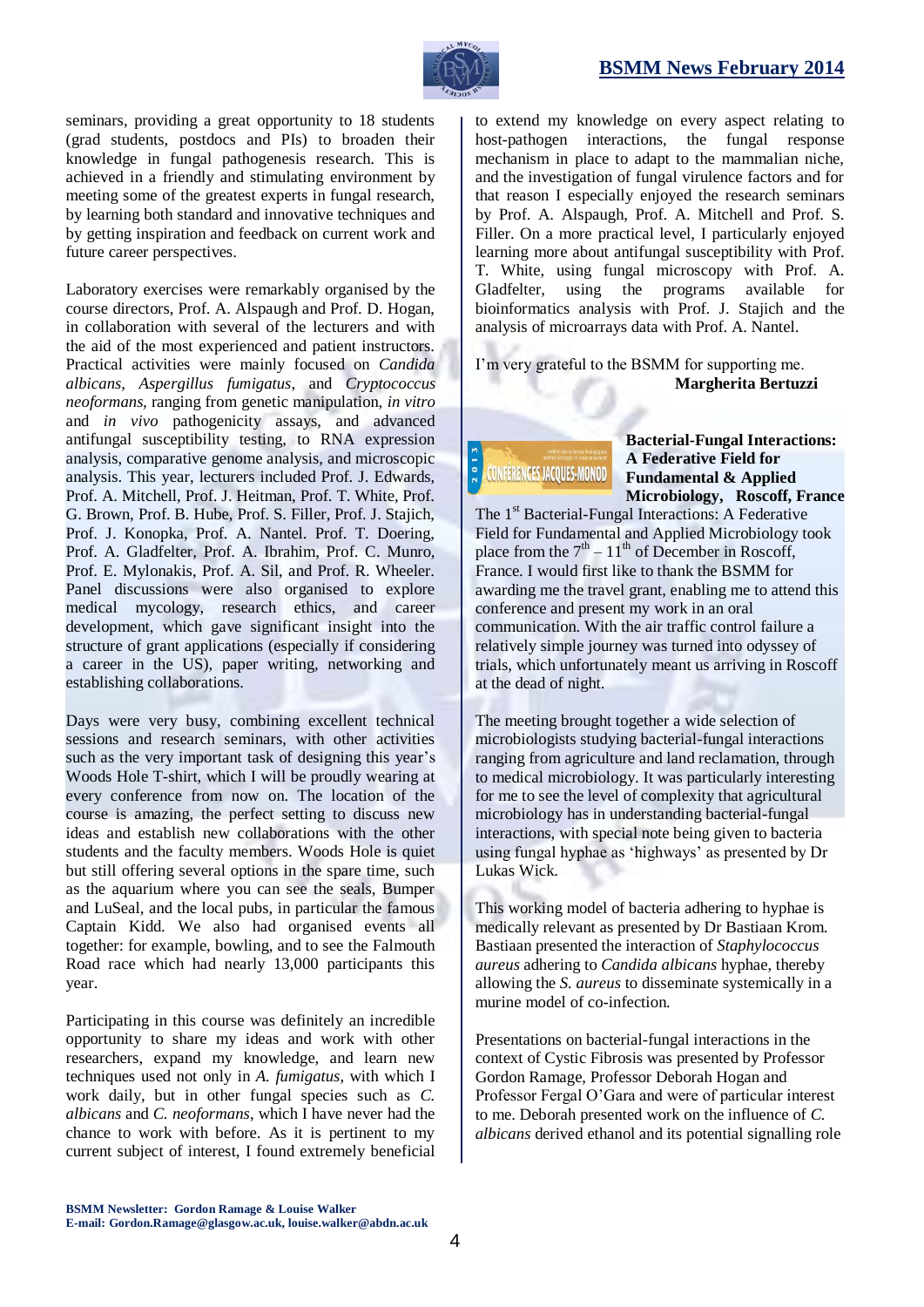



with *Pseudomonas aeruginosa*, resulting in a change in the spectrum of small molecule phenazines produced. Finally work presented by Professor Mylonakis Eleftherios of the *Salmonella enterica* serovar Typhimurium and *C. albicans* interplay in *Caenorhabditis elegans* showed the alternative outcome in bacterial-fungal interaction with antagonistic effects being observed enhancing host survival.

In closing I would like to again thank the BSMM for awarding the travel grant and giving me the opportunity to present my work as an oral communication. In addition I was able to experience the delights of French cuisine and culture in Brittany, something that is rather special and well worth experiencing!

**Shaun Robertson**

# **New Executive Committee Members**

The executive committee is seeking two new members. Dr Richard Barton will be due to stand down after the AGM in Manchester, and Prof. Gordon Ramage's role has yet to be replaced as he has moved to his current role as Secretary. If you think you can help and make a difference in the Society then please consider putting yourself forward for nomination to the committee. A nomination proforma can be obtained from Gordon Ramage (Gordon.Ramage@glasgow.ac.uk).

In the event that we have more nominations than places on the committee then an election will take place.

# **Guidelines for antifungal drug monitoring**

Guidelines for antifungal therapeutic drug monitoring from the BSMM have recently been published in the Journal of Antimicrobial Chemotherapy.

[http://jac.oxfordjournals.org/content/early/2013/12](http://jac.oxfordjournals.org/content/early/2013/12/28/jac.dkt508.long) [/28/jac.dkt508.long](http://jac.oxfordjournals.org/content/early/2013/12/28/jac.dkt508.long)

# **The Fred Griffith Prize**



Congratulations to Professor Neil Gow on receiving the Fred Griffith Prize. The prize is awarded biennially by the Society For General Microbiology (SGM) for a long and distinguished service in any area of microbiology. As

part of the prize Prof. Gow was invited to give the Fred Griffith Prize Lecture, on Breaking the Mould in Medical Mycology as part of the joint SGM/BSMM Autumn conference at the University of Sussex. This prize recognises the major contribution that Professor Gow's research has made to the knowledge of the fungal

pathogen, *Candida albicans* and his international standing in the field of fungal research.

# **BSMM/UCL MSc/ Diploma in Medical Mycology**

Applications are invited for this unique distance learning based MSc course. The programme is based at University College London and run jointly by UCL and the BSMM. Teaching is provided by the leading UK experts in mycology, by means of DVDs, web-based materials and practical courses, and includes a research project conducted at the student's home institution.

The course may be taken at MSc, Postgraduate Diploma or Certificate level.

Bursaries are available from the British Society for Medical Mycology to support the costs of this course. Details are available on the BSMM website.

Places are limited, so if you wish to find out more please contact Lauren Collins, the course administrator a[t lauren.collins@ucl.ac.uk](mailto:lauren.collins@ucl.ac.uk) as soon as possible to register your interest. Further details may also be found on the BSMM website at [www.BSMM.org](http://www.bsmm.org/)

### **BSMM membership**

### **Currently the Society has 365 members including:**

UK members: 286

Overseas members: 79

Honorary members: 28

Life members: 4

The Society welcomes nominations for life and honorary membership. Life and honorary members have all the privileges of ordinary membership but are exempt from paying any annual subscription charges. The Constitution states that "Members of at least 10 years standing, who have retired from active practice, shall be eligible to become life members. Members who have made a notable contribution to medical or veterinary mycology and/or to the work of the Society, shall be eligible for nomination to honorary membership."

A member can be nominated for either life or honorary membership by the Committee or by two members, as long as the nomination is received by the General Secretary two months before the AGM. The award of life or honorary membership is then voted upon at the AGM.

**BSMM Newsletter: Gordon Ramage & Louise Walker E-mail: Gordon.Ramage@glasgow.ac.uk, louise.walker@abdn.ac.uk**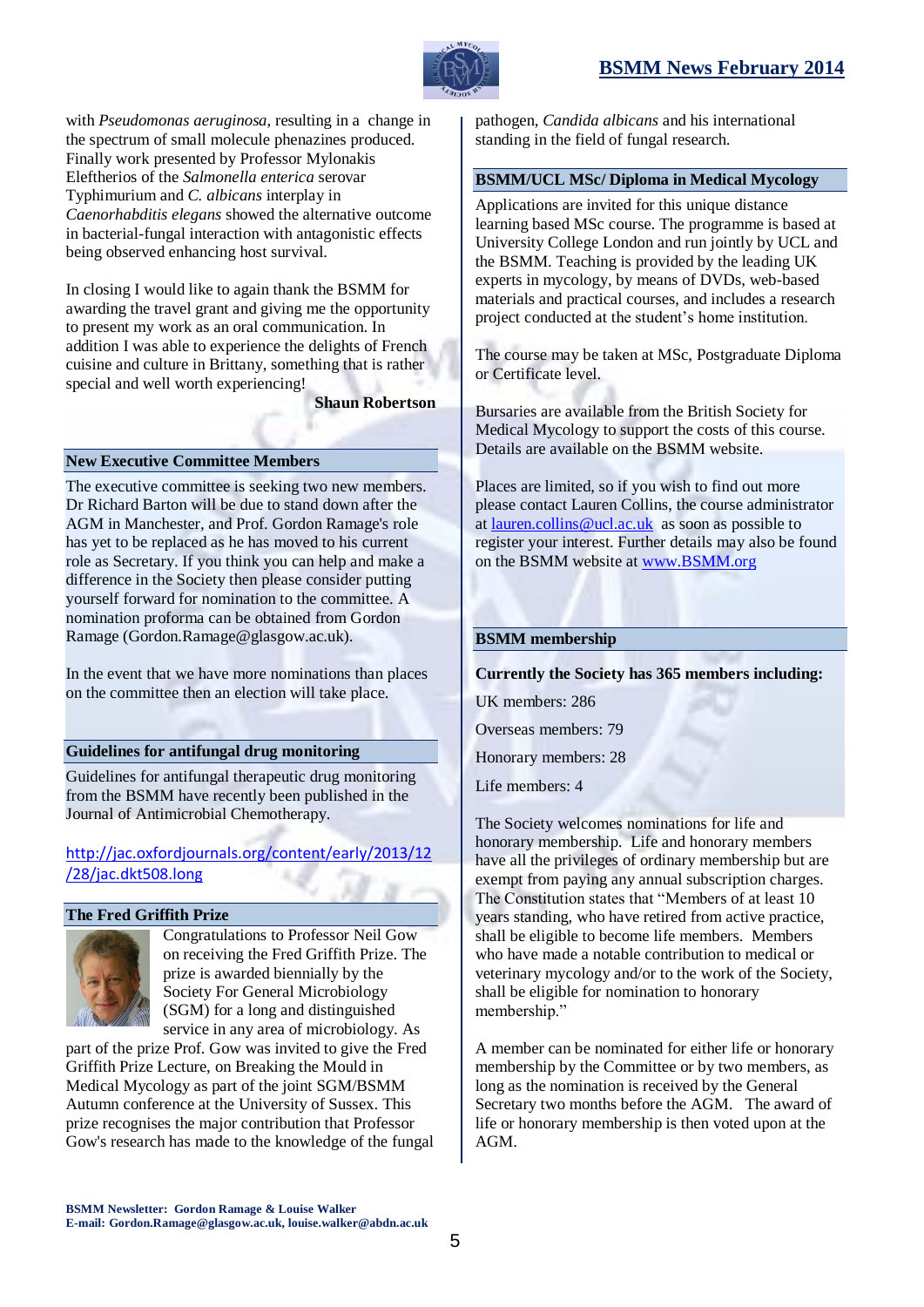

The Society welcomes 12 new members: Delma Childers (Aberdeen), Stephanie Diezmann (Bath), Lars Erwig (Aberdeen), Marcin Fraczek (Manchester), Pauline Lecerf (London) (I think - checking), Rikesh Masania (Manchester), Iain Page (Manchester), Mark Randle (Leicester), Aanad Shah (London), Carmelina Vinci (London), Adilia Warris (Aberdeen) and Alexey Sergeev (Moscow).

# **Items for the next BSMM Newsletter**

If you have any ideas, reviewed a mycology book, or come across anything that would be of interest to our community, and would be suitable for publication in the BSMM Newsletter please email Gordon (Gordon.Ramage@glasgow.ac.uk) or Louise (louise.walker@abdn.ac.uk)

### **Forthcoming meetings**

**[Institut Pasteur Medical Mycology Course](http://www.pasteur.fr/ip/easysite/pasteur/en/teaching/biology-of-micro-organisms/medical-mycology)** Institut Pasteur, Paris, France March 3-28, 2014

**[12th European Conference on Fungal Genetics](http://congreso.us.es/ecfg12/) [\(ECFG12\)](http://congreso.us.es/ecfg12/)** Seville, Spain March 23-27, 2014

**[ASM Conference on](http://conferences.asm.org/index.php/upcoming-conferences/12th-asm-conference-on-candida-and-candidiasis)** *Candida* **and Candidiasis** New Orleans, USA March 26-30, 2014

### **[Gordon Research Conference on Cellular and](http://www.grc.org/programs.aspx?year=2014&program=fungal)  [Molecular Fungal Biology \(CMFB\)](http://www.grc.org/programs.aspx?year=2014&program=fungal)** Holderness, NH, USA June 15-20, 2014

**[Molecular Mycology: Current Approaches to Fungal](http://hermes.mbl.edu/education/courses/special_topics/momy.html)  [Pathogenesis](http://hermes.mbl.edu/education/courses/special_topics/momy.html)** Woods Hole, MA, USA June 16-30, 2014; Application Deadline: March 5

**[10th International Mycological Congress](http://www.imc10.kasetsart.org/index.php/sci-theme)** Bangkok, Thailand August 3-8, 2014

# **Minutes from the 49 th AGM in Newcastle April 2013**

The meeting was held on  $15<sup>th</sup>$  April 2013 at the Thistle Hotel in Newcastle, commencing at 16:15 and chaired by Professor C Kibbler (President).

CK introduced the meeting and welcomed everyone. GR was welcomed as incoming secretary and thanked for stepping into the role early because of the absence of Sue Howell.

1. Apologies

Apologies received from Sue Howell, Derek Sullivan, Gary Moran and Veronica Hearn

2. Minutes of the  $48<sup>th</sup>$  AGM held on the  $30<sup>th</sup>$  April 2012 (Cardiff)

The minutes were agreed by the membership as accurate and approved by the President (CK)

3. Matters arising

Any matters arising were included under existing agenda items

4. Presidents report – Chris Kibbler

This report is a brief summary of the activities of the Society since we last met at the annual meeting in Cardiff last year. That was a great success and I would like to congratulate Rosemary Barnes and Julian Naglik on their organisation of such an excellent meeting.

This has been another good year for the Society – our membership continues to expand, we are in good financial shape, we have an affiliated journal now, our own MSc Programme in Medical Mycology continues to thrive and our working parties are active and producing new guidance on behalf of the Society. All of these will, of course, be discussed in more detail later on in the AGM, but just to remind you, Liz Johnson currently chairs the working party for the Registry of Invasive Fungal Infection, Carol Munro chairs the working party on updating and improving the web presence of the BSMM, Richard Barton chairs the working party on serology, Silke Schelenz chairs the working party for the revision of the BSMM Standards and William Hope chairs the working party on therapeutic drug monitoring.

Thank you to Julian Rutherford for organising our 49th Annual Meeting here in Newcastle and to Julian Naglik who has again provided able assistance in putting together a very interesting

**BSMM Newsletter: Gordon Ramage & Louise Walker E-mail: Gordon.Ramage@glasgow.ac.uk, louise.walker@abdn.ac.uk**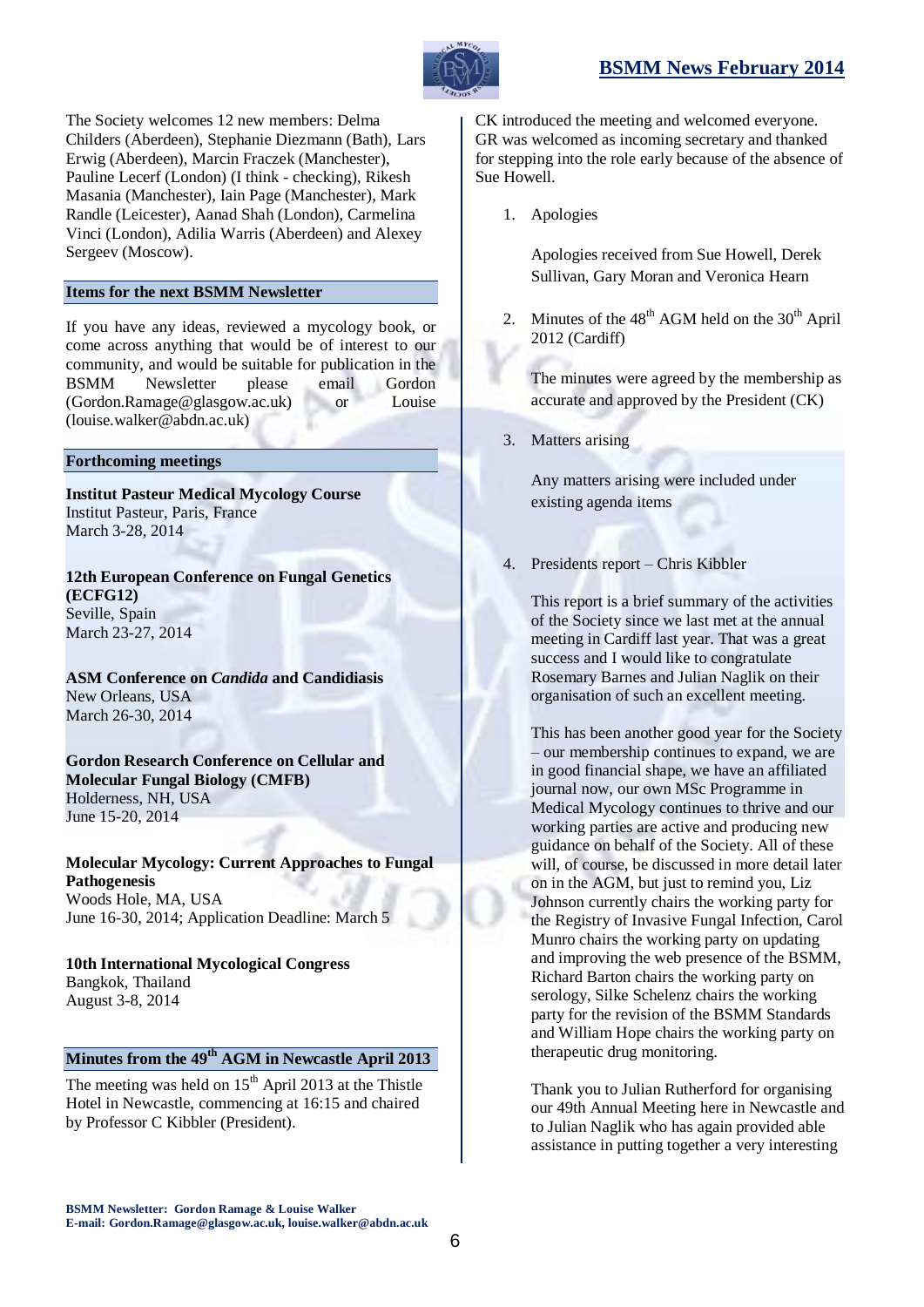

programme. Thank you as always to our sponsors from the pharmaceutical industry who are in alphabetical order: BioRad, Cape Cod Associates, Gilead, MSD, OLM and Pfizer.

This is my final report as President and I would like to sign off by saying how much I have enjoyed the past four years and what a privilege it has been. Thank you to the Executive Committee for their tremendous support and hard work on your behalf and my very best wishes to you all and to Rosemary Barnes, the incoming President.

Proposed by Julian Naglik, Seconded by Donna MacCallum

One of our founding members Prof. Elsheikh Mahgoub expressed how happy he was at the status of the current BSMM and commented on the positivity of new generations of mycologists, and how they have progressed and expanded the field. He also commented on his regret of the passing of several of the founding colleagues. He bestowed a generous gift of £250 to the Society for which we are extremely grateful.

5. Treasurer's report – Riina Richardson

I assumed the post of Honorary Treasurer of the British Society for Medical Mycology on the  $30<sup>th</sup>$  of April, 2012 whereby this is my first report in this role.

This is the financial statement for the British Society for Medical Mycology for the year ending  $31<sup>st</sup>$  December 2012. The accounts are broken down on the five page report. Page 1 is a summary of the income and expenditure and page 2 shows the balance sheet for the BSMM as of  $31<sup>st</sup>$  December 2012. As I go through the accounts I will refer to the notes, the details of which are found on pages 3-5 of the accounts. Where available, the figures for 2011 are shown on the far right for comparison. The figures shown in the accounts do not include VAT.

Beginning with the income of the BSMM for 2012 (page 1), income consisted of subscriptions amounting to £2,513 and bank interest of £199. Other income was generated by the various activities of the Society, which I will discuss now.

The BSMM Annual meeting in 2011 was a very successful meeting held in Cardiff, and organised by Prof Rosemary Barns. The detailed accounts for the meeting can be seen in note 4 on page 4 of the accounts. The Annual meeting generated income of £27,584, which included sponsorship of £18,000. Expenses totalled £19,638, which included £1,326 for speakers' expenses. The Annual meeting, therefore, generated a profit of  $£7,910 -$  thanks again to Rosemary for organising such a successful and meeting and also thanks to our meetings organiser, Julian Naglik, for the meeting programme.

Returning to page 1, the other income source for the Society has been a profit share payment from UCL from the BSMM/UCL Medical Mycology MSc/Diploma course. For 2012 this amounted to £14,143.96 but due to administrative changes is now invoiced in the following year and shows as £0 for 2012. Therefore, total income of the BSMM for 2012 was £14,124 (£29,332 in 2011). Expenses of the society are summarised in the

lower half of page 1. Six travel grants were claimed in 2012 amounting to £2,573. This is in line with the number and amount of travel grants granted in previous years but more than in 2011 when fewer than usual applications were received. Reports from recipients of these awards can be found in the April 2013 newsletter. The BSMM did not award a Glynn Evans award in 2012.

Other expenditure of the Society included the support of students on the BSMM/UCL MSc/Diploma course, with payments totalling £1855 being made to two individuals who had been awarded BSMM bursaries. This level of payment was in line with 2011 payments but significantly lower than in 2010  $(f7195)$  as this depends on the modules being taken by bursary awardees in that year. A record number of applications was received and awarded (n=5) this year.

Two working parties were active this year, with costs of £34 associated with the antifungal drug monitoring working party and £180 with the fungal serology working party. In previous years the maintenance costs associated with the Fungal Registry database were a significant expenditure. This agreement was terminated in 2012. The delay of the development of new BSMM website shows also as reduction of Management & Administration costs and were only £1,511 in 2012 (£7,331in 2011). The detailed costs are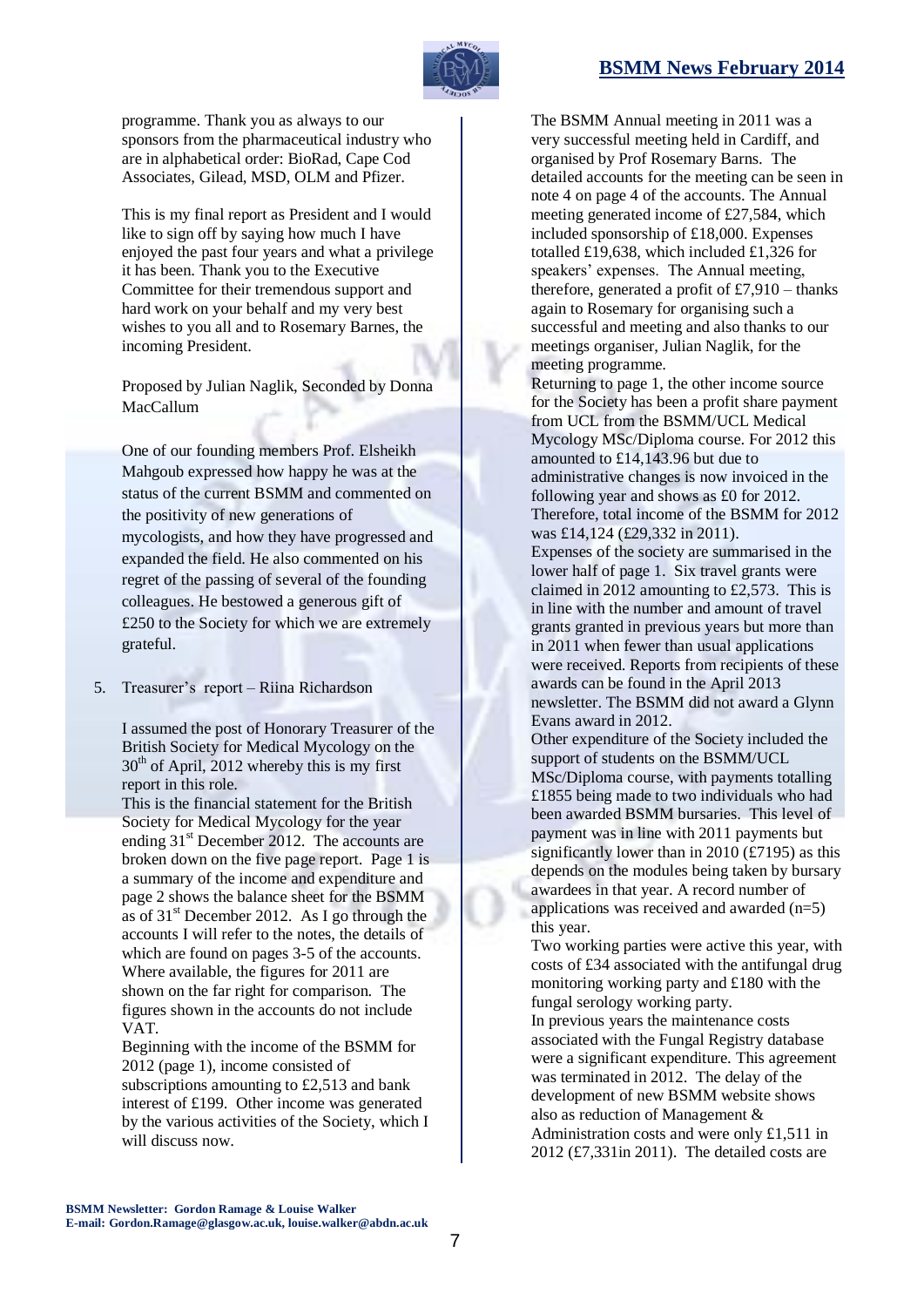

shown in Note 2 on page 3 of the accounts and mainly consisted of payment of subscriptions to the ECMM and the Society of Biology, newsletter costs, accountancy costs, bank charges and BSMM sponsorship of other meetings. The BSMM would like to thank Dr Carol Munro for her continued involvement in the website redesign.

Public outreach was a new initiative for BSMM in 2012. The President Prof. Kibbler, the Meetings Secretary Dr. Naglik and student member Miss Shirley Tang attended a Newstead Wood School Career's fair in Orpington, Kent and the BSMM stand attracted plenty of interest. The cost for the stand was £200.

The total expenses for the BSMM for 2012 amounted to £6,183 (£20,844 in 2011). The net incoming resources for 2012 were £7941 (£8488 in 2011). The balance sheet of the Society is shown on page 2 of the accounts and details the various bank accounts held by the BSMM. As you can see, the British Society for Medical Mycology finished 2012 with a net worth of £148,394 (£140,453 in 2011). I would like to finish my report by extending my thanks to Mr Keith Thomson of Gardner and Partners Accountants in Aberdeen, who has been an extremely helpful and understanding accountant for the BSMM over the last 7 years. Proposed by Richard Barton, seconded by Neil Gow

6. Secretary's report – Gordon Ramage

The incoming Secretary GR reported on behalf of the outgoing Secretary Sue Howell.

### Membership

The total membership is 357 with 275 UK and 78 overseas members, of which 28 are honorary and 4 are life members. The Society would like to welcome its new members: Gordon Brown (Aberdeen), Kerstin Voelz (Birmingham), Janet Quinn (Newcastle), Leanne Stones (Birmingham), Jonathan Richardson (London), Rita Oladele (Lagos), Alireza Abdolrasouli (London), and Marta Moulis (Hove).

Three members resigned this year: Dr Rhiannon Pusall (Birmingham), Roderic Warren (Shrewsbury), and John Mullins (Penarth). The latter two members have retired and no longer wish to maintain membership.

Grants and Awards

No travel grants were awarded between May 2012 and March 2013. A Glyn Evans award £480 has remained unclaimed so far and an update on the project and whether the grant will be used has been requested.

Five BSMM/UCL MSc bursaries were granted for £12547 for students commencing in the autumn of 2012. The bursaries will be used over the duration of the course, which can be from 3 to 5 years.

### Newsletters

One newsletter has been published since the last AGM. Email messages that were returned as undeliverable were followed up with letters, but very few members were contacted in this way. It seems likely that these members have moved jobs and/or email addresses and have forgotten to notify the Society to be able to maintain contact. A list of member names will appear on the website and in future newsletters to see if anyone can give a new contact address for these members.

Executive Committee Membership Dr Riina Richardson took over from Dr Donna MacCallum as Treasurer following the last AGM and has a busy year ahead with the changes to the membership subscription and online access.

One nomination was received each for President and General Secretary, therefore no election was required for either post. Professor Rosemary Barnes will take over from Professor Chris Kibbler as President and Prof Gordon Ramage will take over from Dr Sue Howell as Secretary.

In order to prevent too many senior posts changing in the same year Dr Julian Naglik agreed to remain as meeting Secretary for another term.

Lastly we would like to thank Dr Julian Rutherford for his hard work making the meeting in Newcastle so successful, and welcome Dr Malcolm Richardson as the local organiser for the  $50<sup>th</sup>$  annual meeting in Manchester in 2014 and Dr Donna MacCallum and Dr Carol Munro as local organisers for the meeting in Aberdeen in 2015.

Proposed by Rosemary Barnes, seconded by Liz Johnson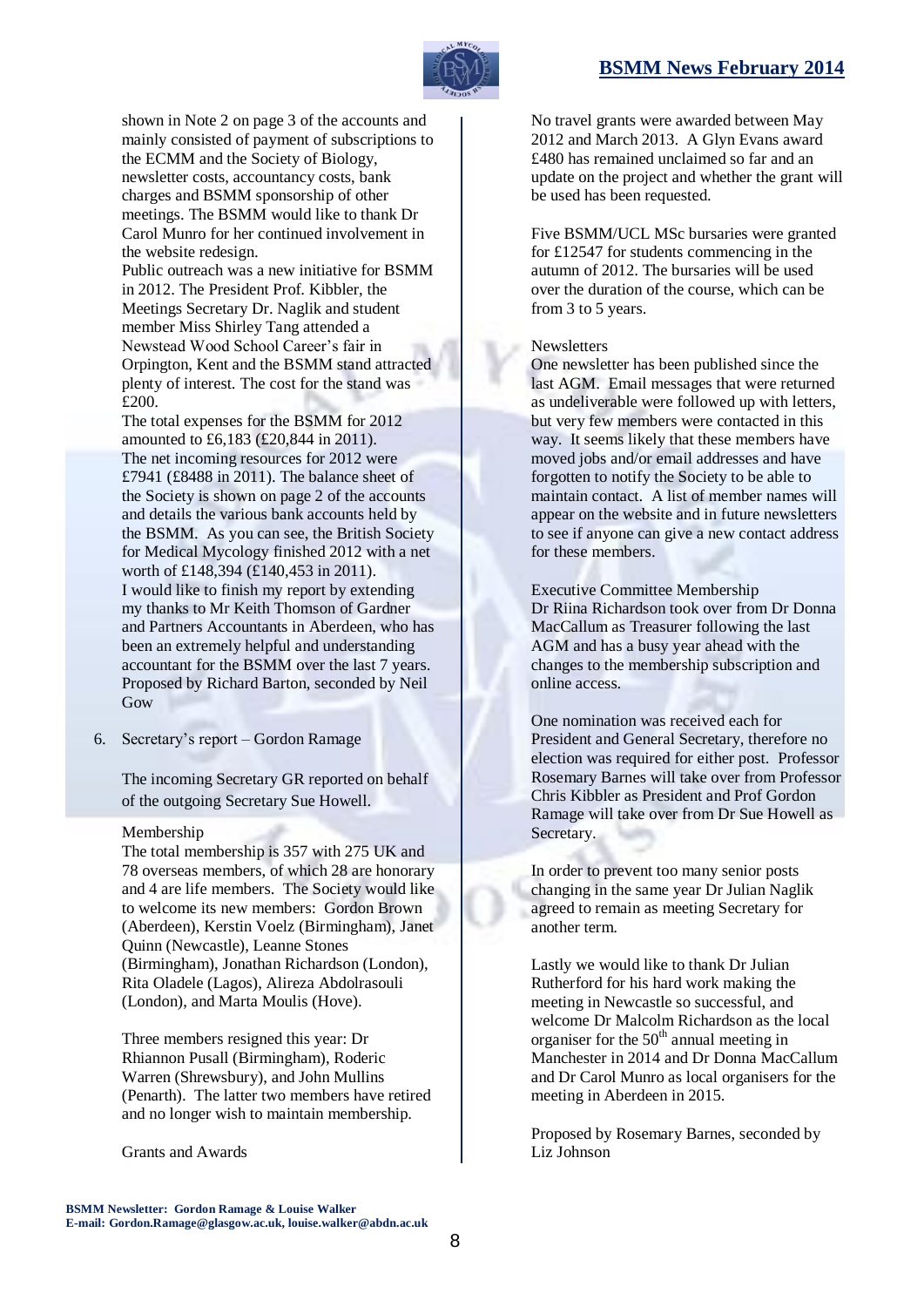

CK highlighted that as GR had moved from his role on the executive into the role of secretary then there was space for a new member of the executive. Applications are sought for a replacement. GR will seek nomination through e-mail.

# 7. Website updates – Carol Munro

CM reports that she has been working with Jenny Bartholomew, Graham Atherton and Riina Richardson to implement the new website. CM commented that the website is almost active, it has a new members area which is password protected and has the added benefit that members can now access "Mycoses' through this portal. Other new sections are included, such as a student area (e.g. Leeds course material) and facilities for electronic payments. There is also an area for archive material, which may include historical information, details of membership – ordinary, honorary and life - and a picture archive.

CM requested the membership provide her with information that could be useful and asked for suggestions for additions to the website, such as the inclusion of presentations from the annual meetings. GR will canvas the membership by email for suggestions. Frank Odds enquired about the hit rate, and whether a counter could be added. A hidden counter is apparently already incorporated. RR highlighted the website as the main portal for paying annual subscriptions. This topic was covered more fully in item 15.

CM reported that the executive committee had been in discussion with regards to recoup of funds spent on the previous website update commissioned from James Myland. Mr Myland had been paid an initial sum of £5040 but the product was never delivered, with Mr Myland citing IT technical problems. His business had since shut down and he has moved to Cornwall to work for another company. Following advice from the Citizen's Advice Bureau and a local solicitor, CM plans to send another letter to request repayment or the Society will pursue the funds in the small claims court in Truro. The initial costs were deemed low, but caution would be taken in progressing the claim if the costs were escalating beyond the sum likely to be recovered. The membership were in general agreement, though Neil Gow highlighted the

British Mycological Society and how they had to drop a similar claim because of costs. Malcolm Richardson highlighted the importance of an audit trail for the old website, and Ruth Ashbee asked what the consequence would be of taking down the old site as evidence.

CK thanked CM for the progress and the hard work she had put into the site.

# 8. Working party reports

Fungal Infection Registry – Liz Johnson. The fungal registry has been closed down. CK asked for the membership to formally accept the dissolution of the working party. Questions were asked of the status of existing data and what will be done with this. Franks Odds stated that it should be up to the individuals who inputted the data to use this. CK also felt that the members of the Steering Committee should be informed.

Fungal Serology – Richard Barton. RB reported that there had been no obvious progress due to his involvement with the Standards of care guidelines group. A manuscript relating to the laboratory aspects of fungal serology had been drafted. The group was also looking into funding for a systematic review of Cryptococcal antigen testing and was investigating which labs in the UK were undertaking Fungal Serology

Good Practice Guidelines on monitoring azole – Ruth Ashbee.

RA reported that a manuscript had been circulated to the steering group and it was anticipated that this would dovetail with the standards of care manuscript.

Standards of care – Silke Schelenz A draft had been sent to the Royal College of Pathologists and other learned bodies for comment. The documentation was rather lengthy despite the removal of the treatment recommendations incorporated in the previous version, given the other international guidance recently published. This document would focus purely on diagnostics. It was suggested it would be submitted to Lancet Infectious Diseases in the first instance. Rosemary Barnes enquired whether the journal should be consulted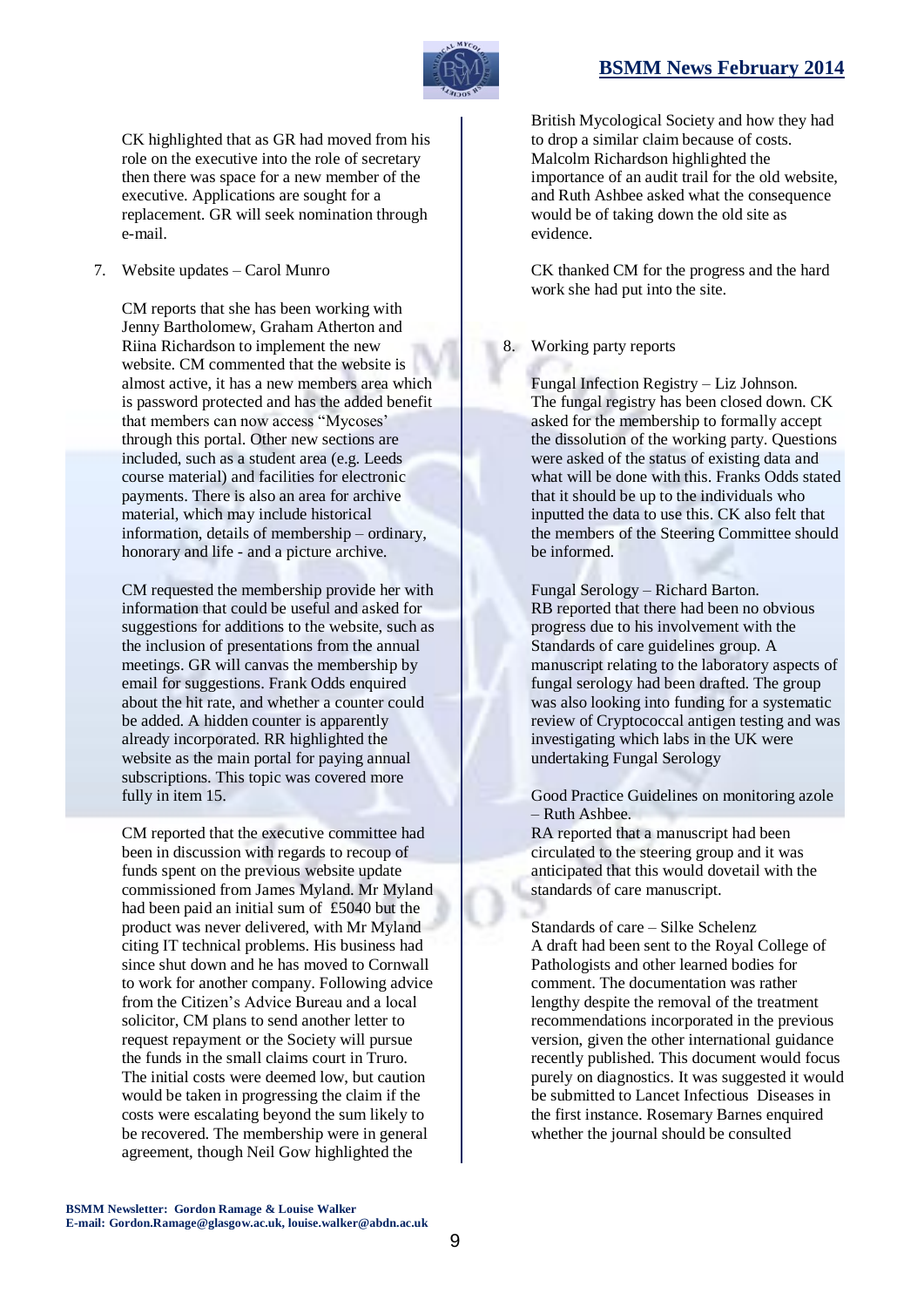

beforehand, but this was not thought appropriate..

CK asked for any other suggestions for potential working parties. None were provided. CK also reported that the Executive Committee had discussed drawing up a set of guidelines for the steering groups in order to ensure efficiency and delivery of the objectives. Richard Barton had kindly offered to draft these guidelines.

# 9. BSMM/UCL Diploma and MSc – Chris Kibbler

The Society's course remains in a stable state. Once again, eight students enrolled this year and this number has been our target since the programme's inception. For the first time this year, we will have competition from the new Medical Mycology MSc course at Manchester University. Concern has been expressed over the small student market for this specialty area and we will need to intensify our marketing activities if we are to maintain our numbers, but it is possible that we will lose some potential students. We will make every effort to keep the course viable. Currently the programme remains financially sound and I am pleased to report that the Society received £14,143.96 from last year's fees. As previously discussed, this is mostly recycled back into bursaries for future students. This course depends upon many people for its success and as always, I would like to thank those members of the Society, particularly the module tutors and supervisors who give freely of their time to teach, supervise and support our students. I would particularly like to thank Anne Dickens, our long time administrator, who many of you know and who has been seriously ill for some time. Unfortunately, it seems that she is unlikely to return to manage the course and she will be greatly missed. I am pleased to say that we have a new UCL administrator, Lauren Collins, who is already establishing herself as a worthy successor and I am grateful to her for keeping the course on track during this difficult time.

10. UK Clinical Mycology Network – Rosemary Barnes

RB reported that the HPA withdrew support in 2010, but the network has now managed to secure support from Chris Linton and Sheila Seaton, who are funded by Public Health England (the new name for the HPA). There was a meeting last October for the steering committee and a meeting of the management committee today. The website and membership have been updated. Kent and Norwich have been welcomed, and Cambridge is awaiting revision of their application. RB encouraged interested members to go to the website to look at the algorithm for yeast diagnostics, and a guide to dermatological sample testing and reporting. RB also commented that the network ought to have a more strategic role in the UK in terms of surveillance and diagnostics, and promotion of mycology training through PHE and the Royal College of Pathologists. A educational meeting is planned for September.

11. Annual Scientific Meetings – Chris Kibbler

Newcastle 2013 – Julian Rutherford. JR stated that the meeting had run smoothly. 97 delegates had registered and that the meeting would run at a profit of several thousand pounds. A precise figure would be provided once speaker expenses had been received. CK thanked Julian Rutherford for the excellent organization and co-ordination of the Newcastle meeting.

Manchester 2014 – Malcolm Richardson. MR stated that the plans for the  $50<sup>th</sup>$ anniversary in Manchester were progressing. The organizing committee was comprised of MR, RR, David Denning and Caroline Moore, with secretarial support from Fiona Merriman The meeting would run from the  $27<sup>th</sup>$  to  $29<sup>th</sup>$  of April at the Radisson Blu at Manchester airport, which close transport links for trains. A contract is in place with the hotel. Monday evening would have a function at the National Heritage site Quarry Bank Mill. A bus would transport delegates the short distance. CK asked the membership for ideas about topics and content. Rosemary Barnes suggested we explore links with other societies. CK had suggested to MR to consider asking the President of the Society for Biology Nancy Rothwell to open the meeting on the Mon am.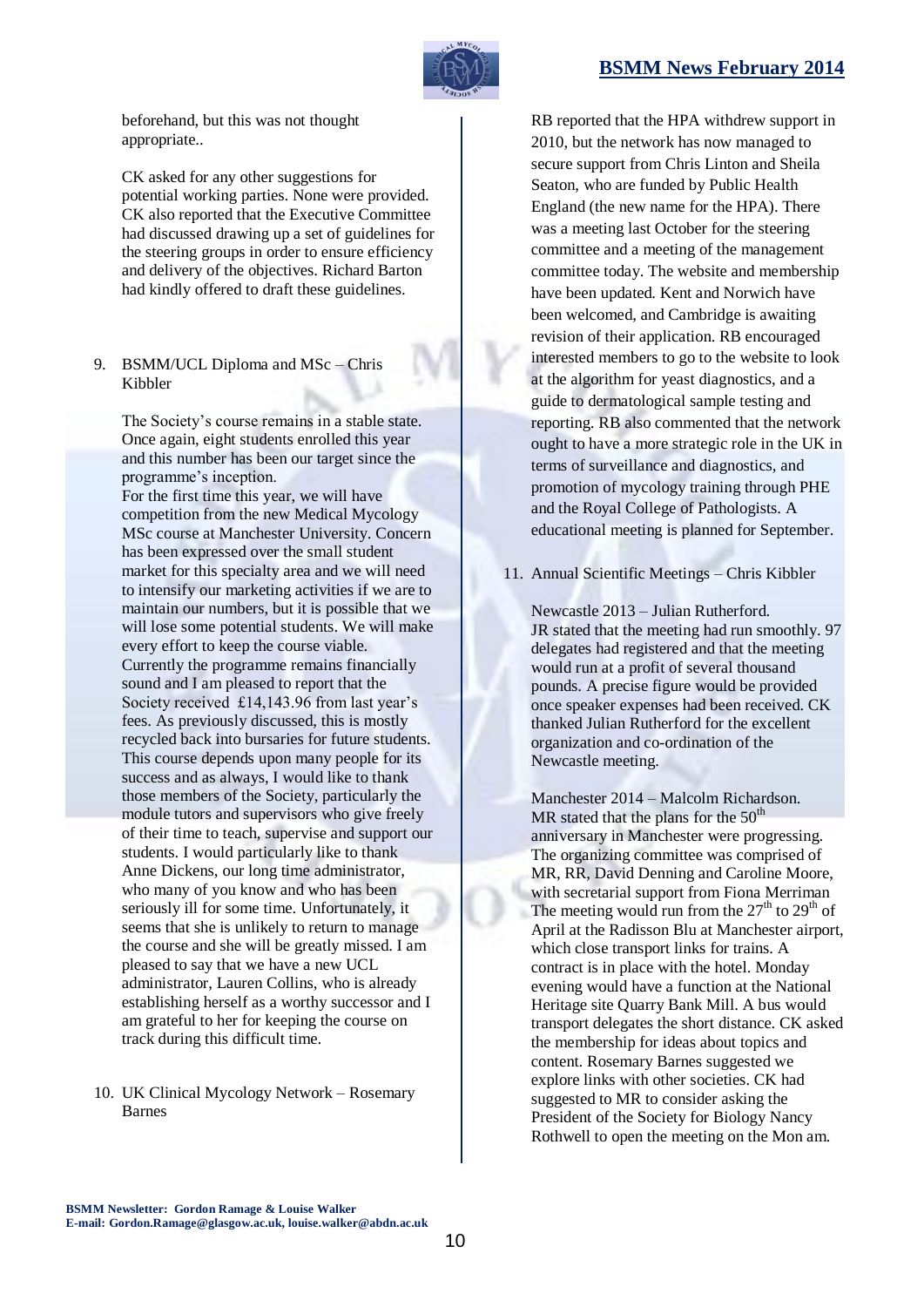

David Denning suggested a lecture on the history of mycology.

Aberdeen 2015 – Carol Munro. CM reported the local organizing committee, comprised of CM, Donna MacCallum and Megan Lenardon, have met the Aberdeen conference facility in order to scope ideas for a venue. CM would report back at the next executive of progress with venues and dates.

BSMM annual meeting 2016 – CK asked for suggestions/requests for the meeting location for 2016. Suggestions of Northern and Southern Ireland were received. The membership proposed Derek Sullivan as a potential organizer. The executive would approach Derek and an email would be set to the membership to ask for further suggestions.

Proposed use of USB instead of printed abstracts books – Chris Kibbler. CK asked the membership their views on abstract booklets and options to phase these out and replace with electronic resources. Julian Rutherford reported that the cost to Newcastle had been £470, and Rosemary Barnes had spent £900 in Cardiff. It was felt that given the development of a new website that it would be the most appropriate for the meeting booklet and abstracts to be placed there for delegates to download at their own leisure. membership formal vote ws taken to support this change. It was carried unanimously. GR will disseminate this change by informing the membership by email.

12. Election of Life and Honorary members – Chris Kibbler

CK asked if there were nominations for honorary and life members. Nominations were provided for Sue Howell for honorary membership and Helen Kennedy for life membership. The membership supported both of these unanimously. The Executive committee will inform both in writing.

13. Election of Executive Committee members – Chris Kibbler

President – CK welcomed the incoming President, Prof Rosemary Barnes and wished her the best of luck in the new role. Prof

Gordon Ramage was welcomed as the incoming Secretary.

CK asked for comments from the membership for a co-opted member responsible for newsletters and communication. Neil Gow commented that it was an excellent initiative and had resulted in ISHAM increasing membership by 1/5. There was much discussion eligibility criteria. It was decided that the post should be open to junior researchers not in a permanent post. The post would be for 2 years in the first instance and nominations should be received by the Executive within 1 month  $(15<sup>th</sup>$ May 2013). Membership were encouraged to inform their junior members to canvass interest. GR will disseminate this information by email.

Changes to Constitution - CK asked the membership for their views on the constitution regarding the election of Executive committee members. A change to the constitution had been agreed at the AGM in 2008, to change the existing 2 year term of the President to a 3 year term. The formal wording of this change was not voted on by the membership at the AGM in 2009 as it was omitted from the agenda. CK has now been in term for 3 years with an additional 1 year (the equivalent of two of the previous two year terms). A vote was undertaken to confirm the change in 2008, which was carried unanimously. Neil Gow stated that 2 x 3 years term was too long and might lead to stagnation of the Executive committee. Frank Odds was in agreement. It was agreed that the membership would vote next AGM (2014 Manchester) to include a change to the constitution that excluded standing for a second term. Constitution item 7: The Committee shall be elected for terms of three years except the President and Local Organisers (two years), and the Treasurer (five years). This will be changed to 'The Committee shall be elected for terms of three years except the Local Organisers (two years), and the Treasurer (five years). No Committee member will permitted to stand for a second consecutive term'.

CK asked the membership for their views on the current process of voting for the Executive. He explained that Richard Hobson had previously implemented a unique numbered postal voting form, which had proved effective, but was not strictly within the terms of the Constitution. In fact, the current rule does not guarantee a fair election, because members